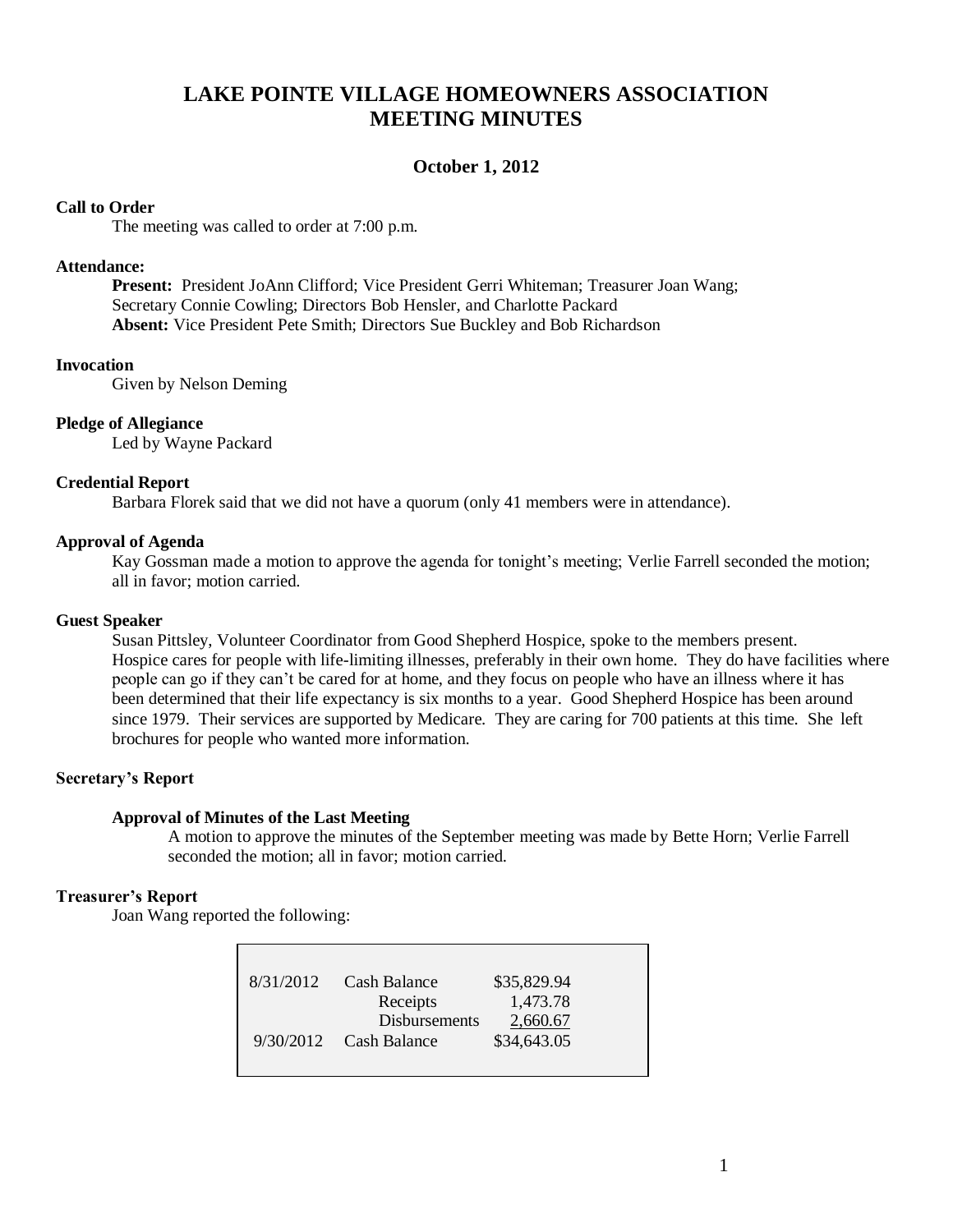### **Acceptance of Treasurer's Report**

The motion to accept the Treasurer's report was made by Evelyn Hensler and seconded by Roberta Zdankowski. There was no discussion; all in favor; motion passed.

### **President's Report**

JoAnn Clifford said that a piece of exercise equipment was stolen out of the fitness room. Sherry is checking into getting the locks changed. Also, she heard that the clubhouse was not locked up last night (Sunday). It is the responsibility of the last activity of the day to lock up the clubhouse. Apparently there was no activity last evening; however, someone from the scheduled activity should lock the building, even though there is a cancellation.

JoAnn said that we put out a request for a homeowner to take over ad sales for our newsletter. No one has stepped forward to take over this task. The board has therefore decided to have the newsletter outsourced to a publisher who will print it for us and be responsible for getting the advertisers. There will be a new deadline for articles and information to be sent to Bob Hensler. This deadline will be the  $15<sup>th</sup>$  of every month. From now on every resident will be receiving a copy of the newsletter. If you don't receive a newsletter, please let Bob Hensler or Leonard Brynteson know.

She continued by saying that everyone should have received their rent increase letters. There was a reassessment of the park which resulted in higher property taxes, thus the larger pass-through increase for everyone. There are some questions regarding the figures and the results are up for appeal. Pete Smith is meeting with the Statutory Committee to go over all of the paperwork and an appeal has been filed by ALL with the county. If there are any changes, residents will be advised.

#### **Unfinished Business**

None

### **Committee Reports**

#### **Blood Bank**

Roberta Zdankowski said there were quite a few donors at the blood mobile last Saturday but she didn't have the exact figures.

#### **Management**

- **Relations** JoAnn said that Sherry Briggs will be holding a management/resident meeting on Wednesday morning October 3, at 10: 30 p.m. Coffee and donuts will be served and you can also get a flu shot at that time if you bring your ID and insurance information.
- **Nominations** JoAnn said that we need four new members for the board of directors. A treasurer, a secretary, a vice president and a director-at-large. A sign-up sheet is on the bulletin board in the library. There are candidates for every office except secretary. Please volunteer to do your part and sign up.

#### **Welcome**

Charlotte welcomed the following new residents during the summer:

Lucille LaFrance and her daughter, Glenda Wilson 132 Lake Michigan Drive

Glenn and Debbie Bradfield 297 Lake Erie Drive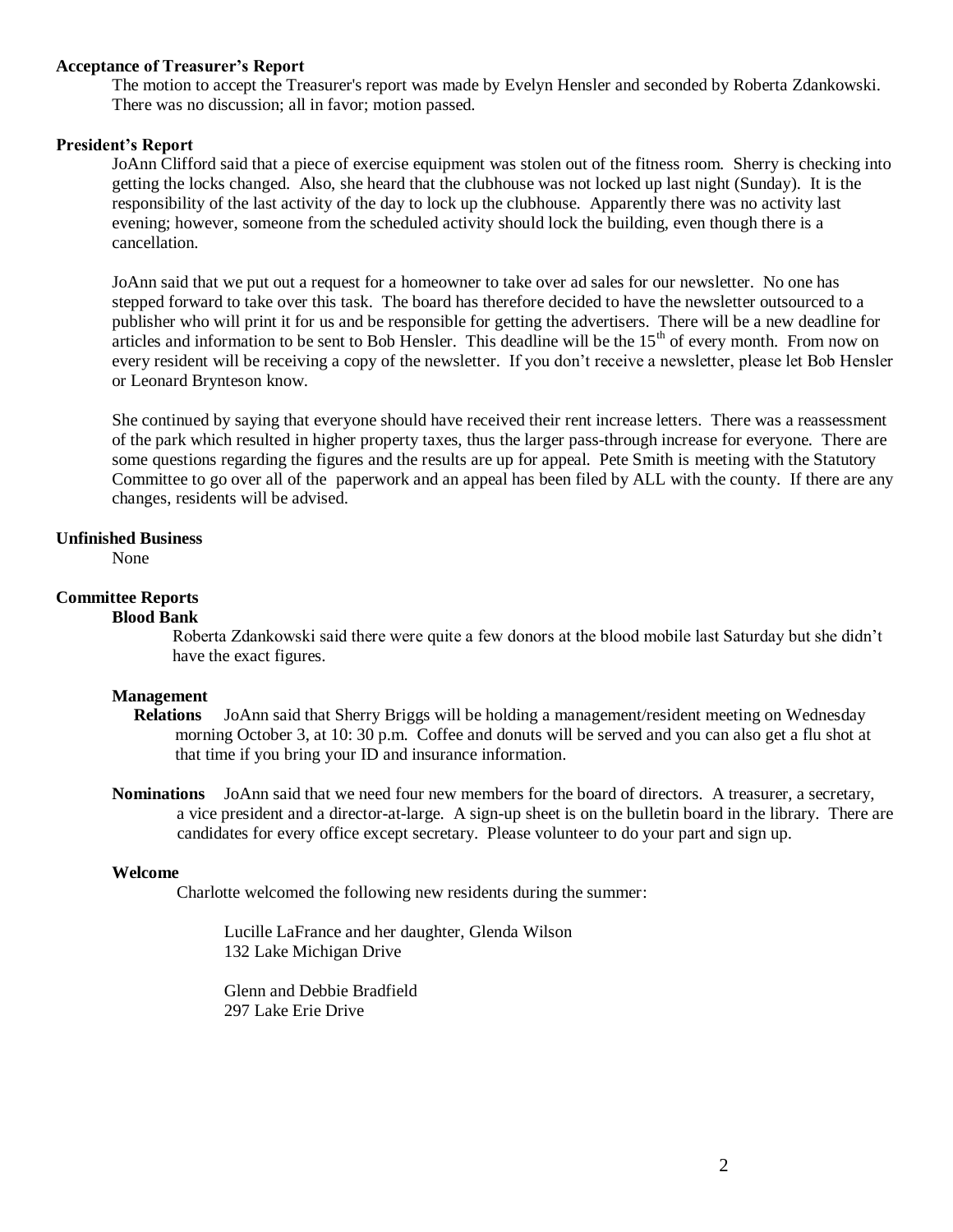### **Activities**

**Al McNeill** said the Activities Group met on September 17 to finalize the November calendar. He reminded everyone that the kitchen should be left in good order when your activity is over. The next meeting will be on Monday, October 15.

He said that Kay Gossman has donated a game called 'washer toss'. The equipment and rules for the game are stored in the shuffleboard building. He encouraged everyone to check it out.

**Bingo Al McNeill** said that bingo made a donation of \$500.00 to the Mulberry Service Center. He reminded everyone of the food drive tomorrow night at bingo. For every canned food or nonperishable food item you donate, you will receive a free card to play the \$100.00 game. If you don't play bingo, you can leave donated food items on the counter in the kitchen anytime during the day tomorrow. All the items collected will be delivered to the service center on Wednesday morning.

**Cards Dolores Hawkins** said that Court Whist will begin again on Wednesday night, October 3. She added that golf will be starting up again toward the end of the month.

**Community Projects** Al McNeill said that Ann Bennett has put out a request for plastic storage bins. He said if you are able to donate one, please leave it in the library.

**Dance Pat Allen** thanked everyone who attended the September dance. It was a very small group but everyone there had a good time.

She said that on Saturday, October 20, Carl Sapp will be here to entertain. There will be a spaghetti dinner before the dance. The deadline to get your ticket for this dinner and dance will be Wednesday, October 17. No tickets will be sold at the door.

**Pot Luck Bette Horn** reminded everyone of the pot luck scheduled for Thursday, October 18. Please bring a dish to share with at least 10 people and your own plate and utensils. Eating begins promptly at 5:00 p.m. Please sign up on the sheet posted on the bulletin board.

Bette said they are having a Halloween breakfast on Saturday, October 27 at 8:00 a.m. It will be a country breakfast with sausage gravy and biscuits with fresh fruit. She encouraged everyone to come in costume to possibly win a very nice prize. Tickets are on sale for \$5.00 at Saturday morning coffee.

### **Saturday Morning**

**Coffee Roberta Zdankowski** said that every Saturday morning from 8:30 to 9:30 there is a coffee hour here in the clubhouse. For a small donation, you can have coffee and your choice of donuts, English muffins, or bagels.

Roberta said she is working on the residents' phone directory for next year and she asked that if you have any changes in your phone number or email address, please let her know as soon as possible.

She also reported that there will be a curbside clean-up collection on Saturday, October 20. You can put out anything except hazardous materials to be picked up on that day. You should have your items out on the curb by 6:00 a.m., but please do not put them out two days before the pick-up.

Roberta then read an item in a church bulletin indicating that they are having 50/50 drawings at the church after their services. She expressed her disagreement with the decision to prohibit 50/50 drawings in the clubhouse.

(*JoAnn Clifford responded to Roberta's comment and pointed out that we are a not-for-profit corporation and we fall under a whole different set of laws than a church.)*